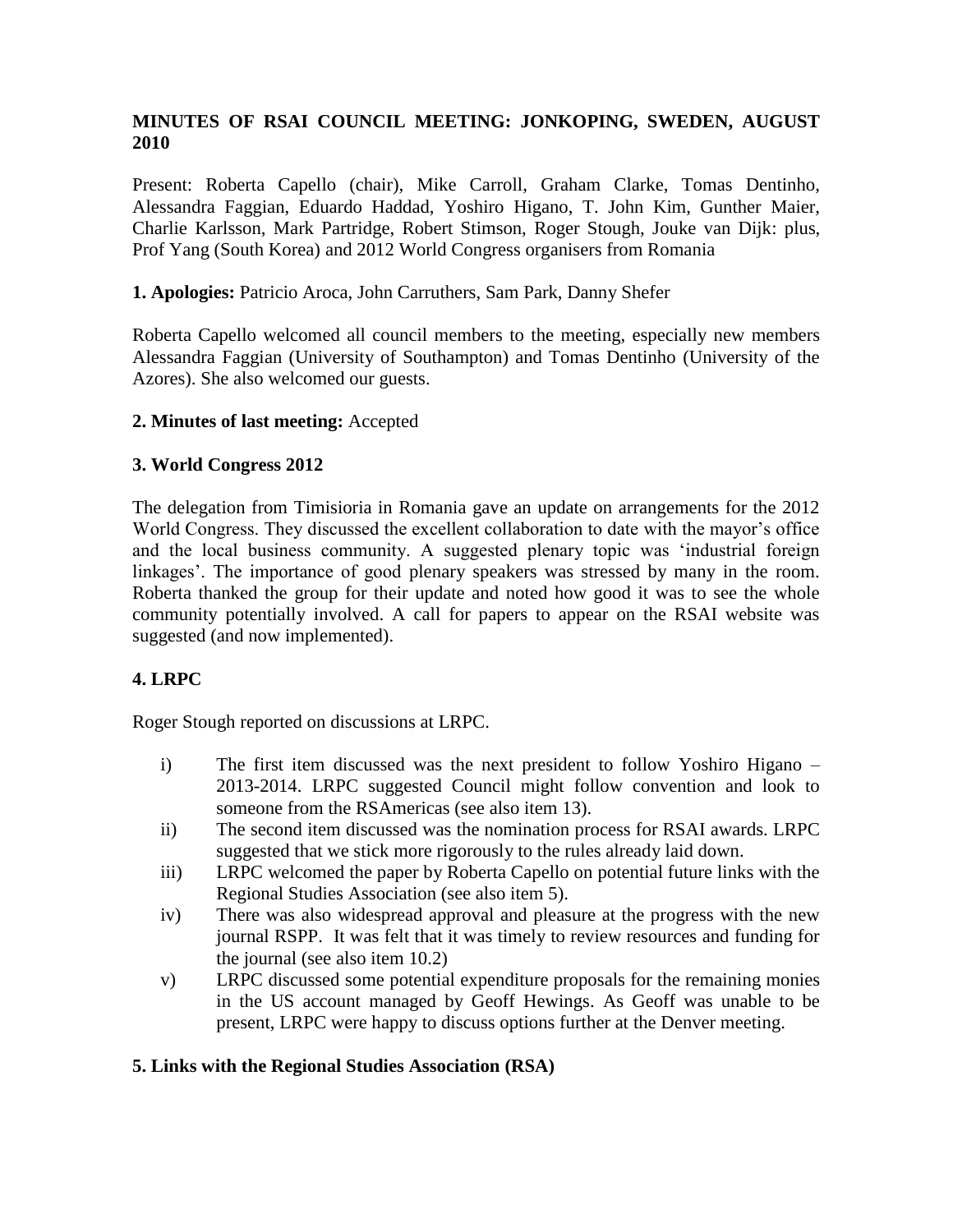Roberta Capello presented a paper outlining a potential way forward towards more fruitful relationships with RSA. She thanked Peter Batey for his support and input into the paper. There was a lot of interesting discussion on the nature of collaboration and/or competition between the two organizations. There was also debate as to other organizations which we might actually be closer to in theoretical and practical terms. However, there was widespread agreement that it was time to try and take things forward to the next level. It was agreed that we would recommend to them two important steps:

- 1) That RSAI should have an institutional presence at their meetings: that might be done first as a plenary lecture based around our new policy journal RSPP. It could also involve a joint round table discussion at their forthcoming Brussels meeting on future issues in EU policy.
- 2) That we should encourage a truly joint session/workshop where the scientific input came equally from both parties

It was agreed that Roberta should communicate these ideas now with RSA.

### **6. Future Possible RSAI summer schools**

Tomas Dentinho presented a paper outlining his proposals for a new RSAI summer school to be held at the University of the Azores (initially). Tomas argued that finance for this would be found outside RSAI and that he was more interested in academic commitment at this stage. Council acknowledged that this would build nicely on the work of Gunther Maier in Europe and provide a new way for RSAI to engage with young scholars. It was also hoped that scholars could be invited from all over the world to make it a truly global RSAI activity. A scientific committee was set up to help Tomas: Tomas himself, Eduardo Haddad, Mark Partridge and 1 from PRSCO - to be arranged)

#### **7. New section Development**

Roberta Capello discussed the success of recent meetings in Columbia, especially the PRSCO Summer Institute in Cali in June. She noted how many different academic communities participated to make the meetings so successful. A new section in Argentina had also been agreed by Council using an e-mail vote and RSAI looks forward to their increasing participation in international affairs. Eduardo Haddad reported new contacts in Peru and Ecuador and that he would report back to future meetings on progress with these potential new sections.

Yoshiro Higano reported that the seminar in China had been moved from December 2010 to March 2011. He also reported a joint meeting with the Japan section to celebrate the  $50<sup>th</sup>$ anniversary of the Section in 2012. It was still hoped to hold the 2012 PRSCO Summer institute in China.

Roberta Capello reported that in Europe the Polish section had been completely reorganised and had a new democratic structure with more RSAI members. There was also a delegation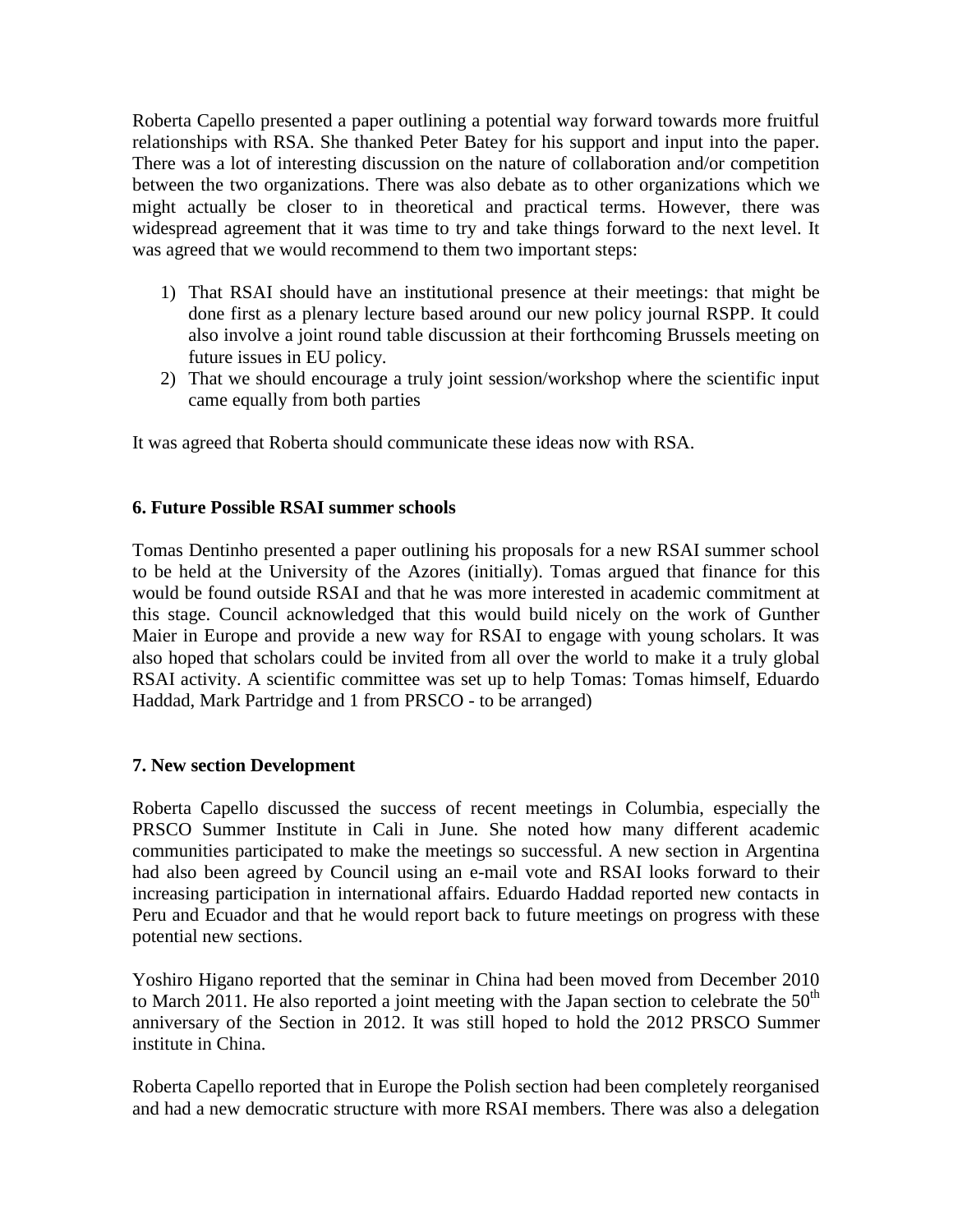from Lithuania to the ERSA congress in Sweden and we look forward to welcoming them to ERSA in 2011-12. There were also members from Estonia present in Sweden and there was interest in potentially revamping the Nordic section to take in new countries. Given the fact that Russia was bidding for a future ERSA congress then it was hoped that a section could be re-vitalised in this region too in the future.

## **8. Fellows nomination process**

David Boyce, in absentia, reported that many nominations for new Fellows were not complete, often lacking a CV or supporting statements. Graham Clarke promised to remind the membership of what is required in the next communication and in the next newsletter**.**

### **9. Universal membership**

Roberta Capello reported that she has worked hard on trying to get all sections to conform to the principle of universal membership, making particularly good progress with ERSA sections. Yoshiro Higano and Graham Clarke are also trying to increase membership from PRSCO sections. However, there is still progress to be made. For example, although we have a list now from South Korea it was pointed out that the Korean section was much bigger in reality. The RSAI officers will continue to work on this in 2011.

## **10. RSAI journals**

## *10.1 Papers in regional science*

Jouke van Dijk reported a pleasing increase in the impact factor for the journal. This was now 1.4 and well on target for the growth aimed for in the 5 year plan. The forthcoming editions were on schedule and Jouke noted that the Singapore production team seemed very efficient and there was no drop in standards following the move from Oxford. He also noted the good capturing of high quality papers from recent key note plenaries and paper sessions at RSAI conferences.

## *10.2 Regional Science Policy and Practice*

Mike Carroll reported that the journal was going well and next issue would hopefully be ready for the Denver conference. Mike outlined plans for a plenary session at NARSC supported by a reception from Wiley/Blackwell. He was concerned, however, at the lack of papers being submitted and urged all RSAI council members to encourage submissions or offer special editions. Mike also responded to Roger Stough's financial questions in LRPC report (item 3), and confirmed resources were running low. The £10000 granted in 2007 was almost spent. Roger Stough proposed a £5000 bridging payment and encouraged Mike to submit a full proposal to the Denver meeting outlining what kind of funds are required to take the journal to the next stage. It was suggested that Mike and his team could produce a 5 year plan similar to the one Jouke van Dijk and his team produced for PiRS, with funding requirements and target performance indicators.

## **11 RSAI accounts 2009**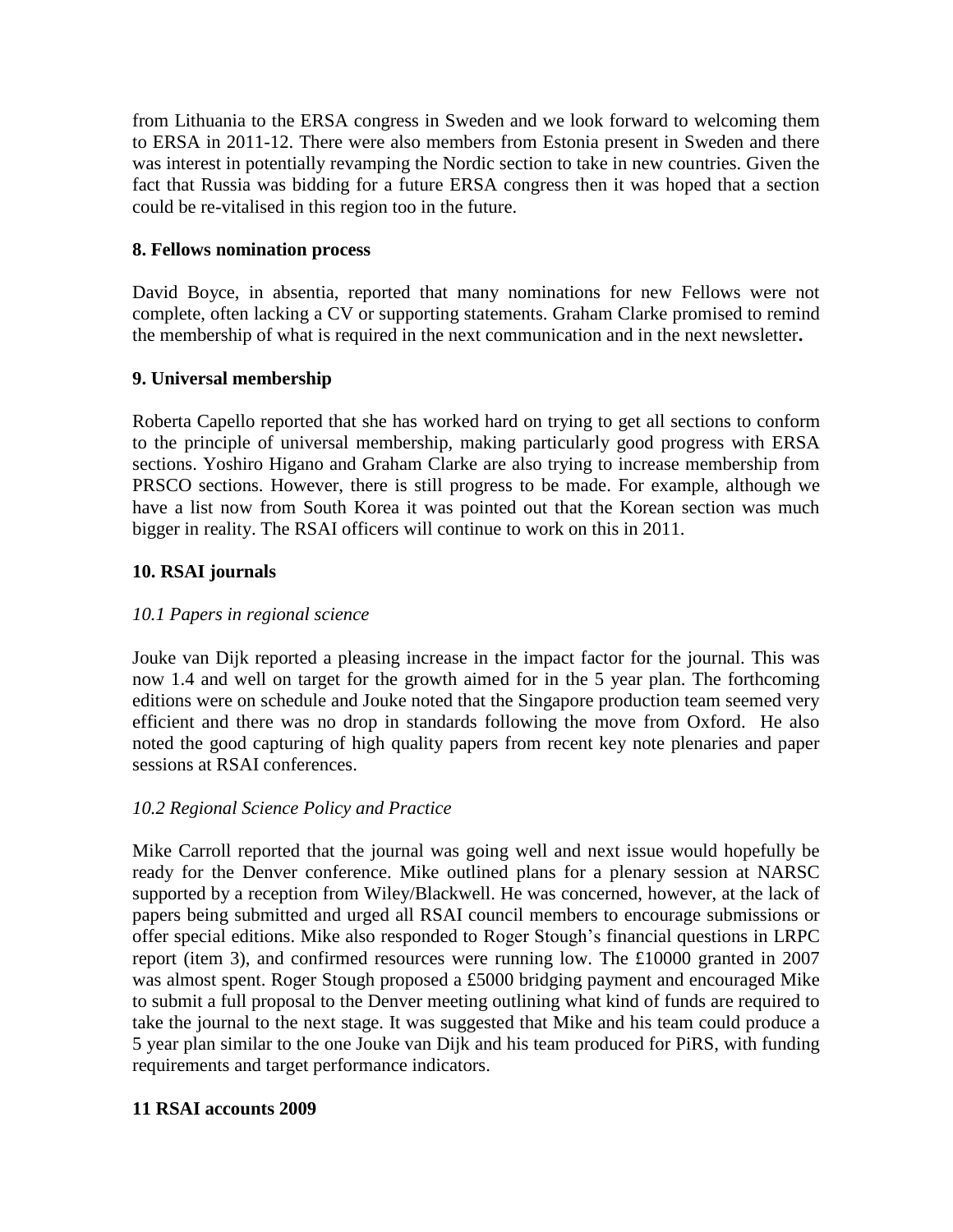Dimitris Ballas presented the following summary of the RSAI accounts for 2009.

#### **Regional Science Association International 2009**

#### **Balance brought forward (pounds sterling £) - 1 January 2009: £164,195.44**

| Receipts (Pounds Sterling £)<br>Subscription fees payment from John Wiley & Sons/Blackwells<br>Investment income<br><b>TOTAL</b> | £33,401.00<br>£124.30<br>£33,525.30 |
|----------------------------------------------------------------------------------------------------------------------------------|-------------------------------------|
| <b>Payments (Pounds Sterling £)</b>                                                                                              |                                     |
| Editorial Office of Papers in Regional Science                                                                                   | £20,280.24                          |
| <b>RSAMERICAS Cartagena meeting support</b>                                                                                      | £2,834.28                           |
| RSAI newsletter editor                                                                                                           | £2,000.00                           |
| <b>RSAI</b> Webmaster                                                                                                            | £2,400.00                           |
| <b>Executive Director expenses</b>                                                                                               | £2,793.85                           |
| 2008 Accounts independent examination                                                                                            | £690.00                             |
| NARSC 2009 T&S expenses (Edgardo Moncayo Jiménez)                                                                                | £1,386.16                           |
| NARSC 2009 T&S Maarten Bosker RSAI dissertation award                                                                            | £1,415.80                           |
| Postal costs                                                                                                                     | £10.50                              |
| <b>Bank Charges</b>                                                                                                              | £291.00                             |
| <b>TOTAL</b>                                                                                                                     | £34,101.83                          |

**Closing Balance carried forward - 31 December 2009 £163,618.91**

These accounts have been independently examined by Chartered Accountants Henton & Co. [\(http://www.hentons.com/\)](http://www.hentons.com/)

Dimitris Ballas, Treasurer RSAI, Jönköping, 22 August 2010

After a few questions these were accepted and Dimitris was thanked for all his hard work

#### **12 ED matters**

Graham Clarke reported that the next newsletter on 'sport and regional science' was due to be ready by the Denver conference. He also reported that nominations would be sent out for new Fellows and for a new at-large Council member to replace Charlie Karlsson (2011- 2013). He also reported that membership now stood at 4500 and we were rapidly approaching the magic 5000 number! The prize winners for 2010 were reported as:

Martin Beckmann prize: Thomas Scherngell and Michael J. Barber Hiratodo Kohno award: Gunther Maier The student prize would be announced in Denver.